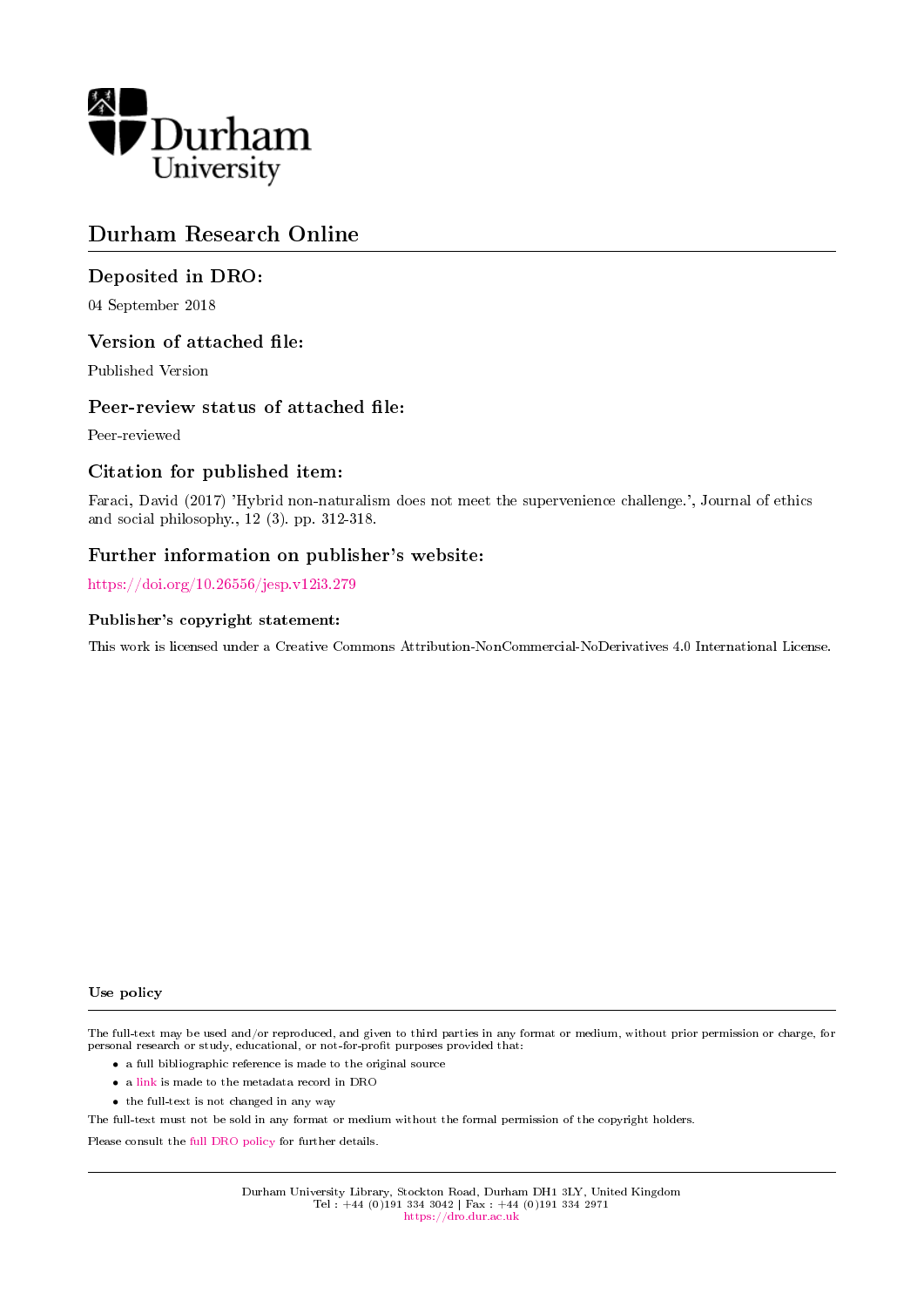# HYBRID NON-NATURALISM DOES NOT MEET THE SUPERVENIENCE CHALLENGE

### *David Faraci*

T IS WIDELY AGREED that normative properties supervene on natural properties. Non-naturalists face a distinctive challenge to explain this relation. T IS WIDELY AGREED that normative properties supervene on natural properties. Non-naturalists face a distinctive challenge to explain this relation.<br>Unlike other metanormative contenders, non-naturalists take normative sup pervenience to be a relation between *metaphysically discontinuous* kinds: natural properties and *sui generis* normative properties. As Tristram McPherson forcefully argues, that discontinuity makes it difficult, if not impossible, for non-naturalists to explain supervenience.<sup>1</sup> And it is widely accepted that an inability to explain a necessary relation between distinct kinds—at least insofar as that relation *demands* explanation—is a significant theoretical cost.

Stephanie Leary argues that non-naturalists can meet this explanatory demand by positing the existence of *hybrid* normative properties.<sup>2</sup> These properties serve as a kind of "double-sided tape," allowing a natural property to ground a *sui generis* normative property (e.g., goodness) without violating non-naturalism's commitment to metaphysical discontinuity—i.e., without that grounding relation's holding in virtue of the nature of either the natural properties or the *sui generis* normative properties themselves.3 Each hybrid normative property *H* has two key features: (i) it is part of the (constitutive immediate) essence of *H* that some natural property *G* grounds *H*'s instantiation and (ii) it is part of the essence of *H* that *H* grounds the instantiation of some *sui generis* normative property *F*.4

- 1 McPherson, "Ethical Non-Naturalism and the Metaphysics of Supervenience."
- 2 Leary, "Non-Naturalism and Normative Necessities." Many of the passages from Leary herein are offered in response to McPherson's charge that proposals like hers fall prey to "bruteness revenge," that they offer "an explanation of one necessary connection only by covertly relying on a second brute necessary connection" (McPherson, "Ethical Non-Naturalism and the Metaphysics of Supervenience," 222–23). My arguments can be seen as clarification and extension of McPherson's objection.
- 3 Leary, "Non-Naturalism and Normative Necessities," 99.
- 4 Leary follows Fine ("Senses of Essence") in distinguishing *constitutive immediate* essences from those that are *consequential* or *mediate*. Except where I rely on these distinctions explicitly, all mentions of "essence" should be taken to refer to constitutive immediate essence.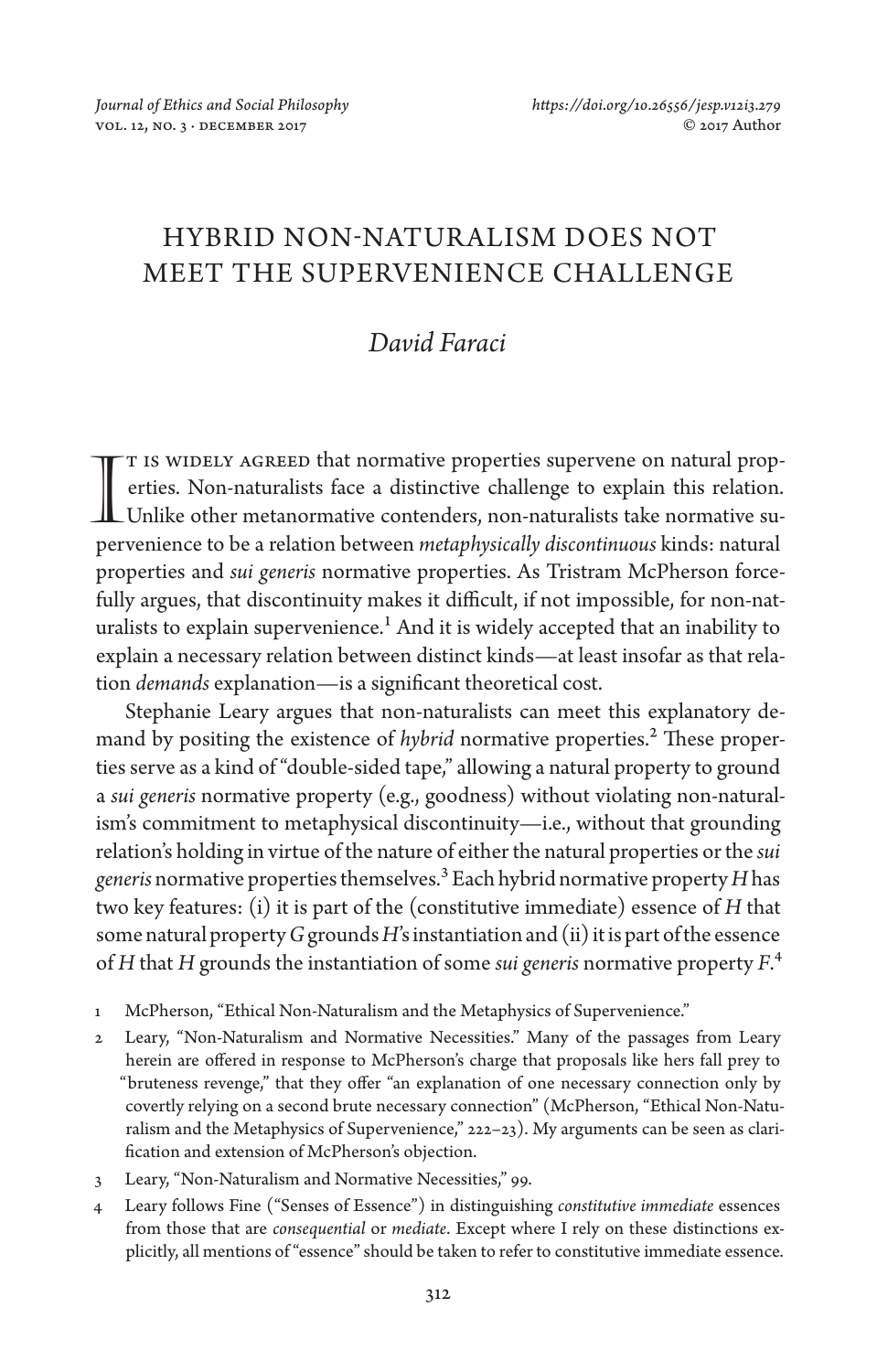For example, one might claim that *being in pain* is such a property: that it's part of the essence of being in pain that (a) if one's C-fibers are firing, then one is in pain, and (b) that if x is a painful experience, x is bad.<sup>5</sup>

Unfortunately, this proposal does not meet the supervenience challenge. To see this, begin with Leary's formulation of supervenience:<sup>6</sup>

*Strong Supervenience*:  $(\forall F \text{ in } A)(\forall x)[Fx \rightarrow (\exists G \text{ in } B)(Gx \& \Box_M(\forall y)(Gy \rightarrow Fy))]$ 

*A* is the class of normative properties and *B* is the class of natural properties. Thus, according to *Strong Supervenience*, for every normative property *F*, each instantiation of *F* is metaphysically necessitated by the instantiation of some natural property *G*. With *ASG* as the class of *sui generis* normative properties, Leary's proposal entails:

*Hybrid Property*:  $(\forall F \text{ in } A_{SG}) (\exists H)(\exists G \text{ in } B)[\Box_M(Gx \rightarrow Hx) \& \Box_M(Hx \rightarrow Fx)]$ 

*Hybrid Property* does not entail *Strong Supervenience*. It entails that *G* is sufficient for *F*. It does *not* entail that the instantiation of one or more members of *B* (i.e., of at least one natural property) is necessary for the instantiation of *F*, and thus does not entail that *F* supervenes on the set of natural properties. The latter, Leary claims, is explained by her essentialist metaphysics:

The background essentialist metaphysics explains why it's metaphysically necessary that, if *x* has some *sui generis* normative property, *x* has some natural property that is involved in the essence of whatever hybrid properties ground it. On the essentialist framework, no grounding facts are fundamental—they are all grounded in essences. So, no derivative property *F* can be instantiated by *x* unless *x* has some more fundamental property *G* and there is an essential connection between *being F* and *being G*.7

Leary makes two key claims about *F* in this passage. First, she claims that *F* is a "derivative property"—i.e., is always grounded. Second, she claims that *F* is always grounded *in some natural property.* But it is important to see that neither *Hybrid Property* nor essentialist metaphysics entails these claims. Even if *H* grounds *F* in

- 5 Leary, "Non-Naturalism and Normative Necessities," 98.
- 6 Leary, "Non-Naturalism and Normative Necessities," 80, adapted from Dreier, "The Supervenience Argument Against Moral Realism."
- 7 Leary, "Non-Naturalism and Normative Necessities," 102.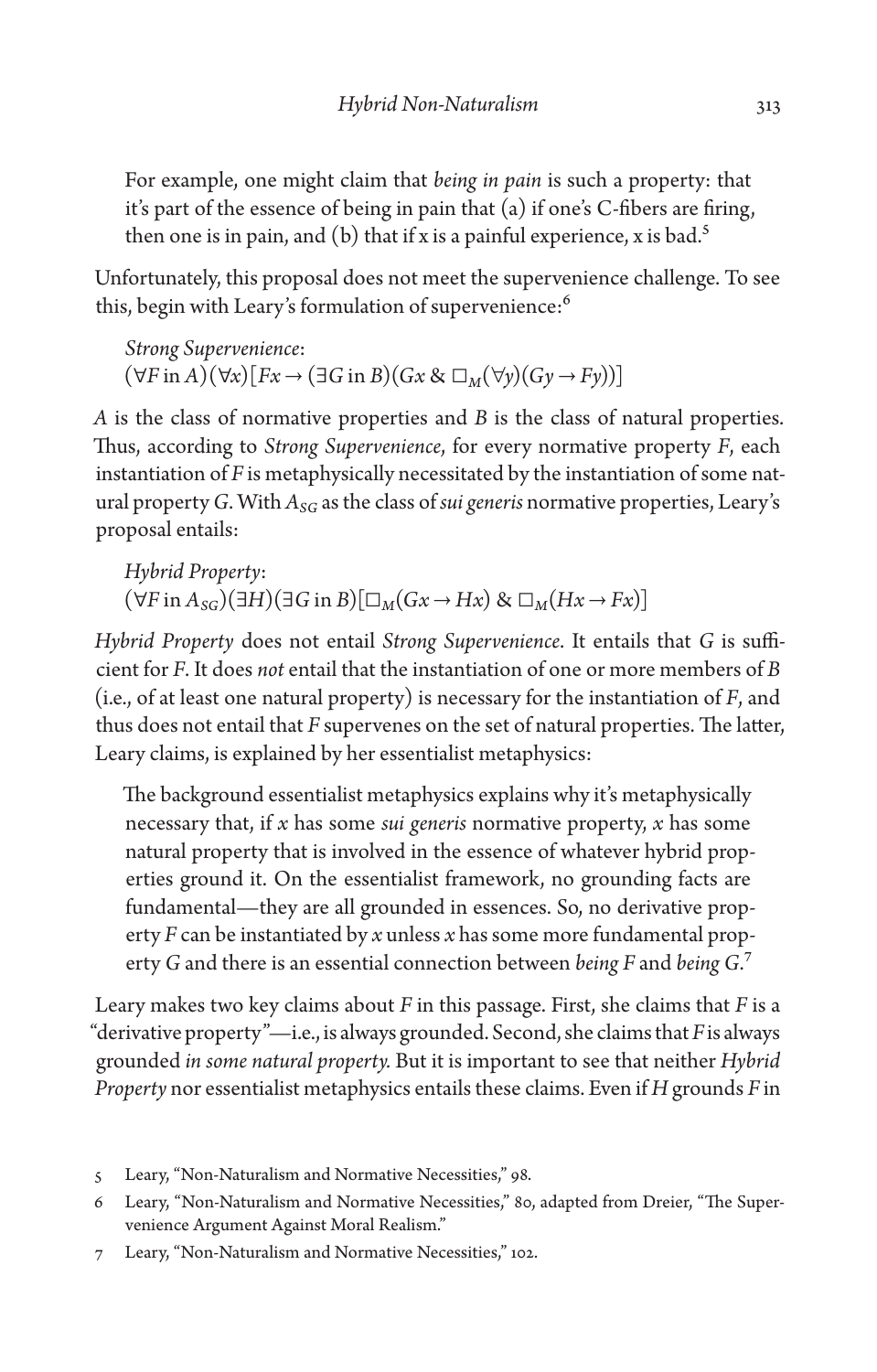one case, *F* might be ungrounded in another.8 And even if *F is* always grounded, it does not follow that it is always grounded *in some natural property*.

By contrast, in many other cases essentialist metaphysics *does* guarantee necessary conditions for property instantiation. Because it is in the essence of *H* to be grounded in *G*, *G* is necessary (and arguably sufficient) for *H*, and thus we know both that *H* is derivative and that it is always grounded in a natural property. But this is precisely because the relevant grounding relation holds in virtue of the essence of the ground*ed* property. Where the grounding relation holds in virtue of the ground*ing* property, as in the relation between *H* and *F*, it follows only that the base property is sufficient.

Why, then, does Leary claim that, given her essentialist metaphysics, her proposal entails that instantiation of at least one natural property is necessary for instantiation of any given *sui generis* normative property? One possibility is that she is making the mistake of thinking that all essence facts entail some relevant necessity. But a more charitable interpretation is available. Consider the following passage:

Facts about what is essential of what are *autonomous*: they are brute in the sense that they are simply not the sorts of facts that can, in principle, have a metaphysical explanation. So, taking it to be brute that certain hybrid properties exist and others don't is not problematic. The question of what metaphysically explains such facts does not legitimately arise.<sup>9</sup>

This recommends the following reading. The non-naturalist needs to show that there is a possible metaphysical explanation for natural properties' necessitating *sui generis* normative properties. Hybrid properties provide such an explanation. Now suppose there are hybrid properties with one sort of essence: they "tape" *sui generis* normative properties to natural properties. Suppose also that *sui generis* normative properties are *always* grounded and that there are no properties that "tape" *sui generis* normative properties to themselves or to other non-natural properties. Given those suppositions, *Strong Supervenience* holds as a universal generalization—indeed, a *necessary* one, given that it is a generalization from essences. And since essence facts do not admit of explanation, the explanatory buck stops here.

This reading is more charitable, but the argument fails. If we grant the autonomy of essence, it follows that we cannot raise questions about facts of the

<sup>8</sup> Leary might argue that if "*x* is *F*" is grounded, then for all *y*, "*y* is *F*" is grounded. But there is little reason to think this when the grounding relation holds in virtue of the essence of the grounding property.

<sup>9</sup> Leary, "Non-Naturalism and Normative Necessities," 102.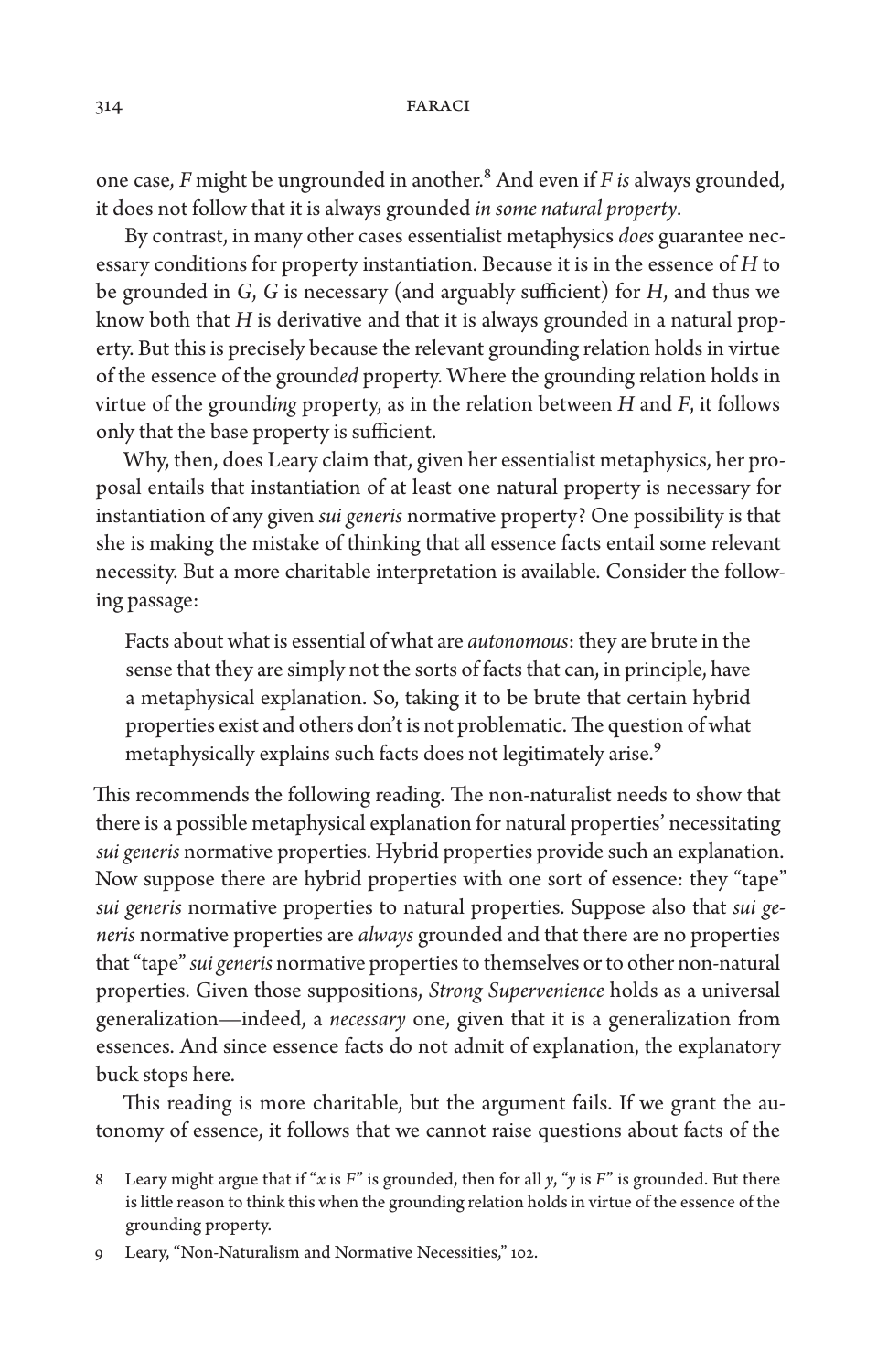form "*Y* is part of the essence of *H*." But it does not follow that we cannot raise questions about facts of the form "There are no properties with essence *Z*." Crucially, it is a fact of this latter sort we are concerned with, not the former. The non-naturalist is challenged to explain why it is impossible for normative properties to be ungrounded or fully grounded in other non-natural properties. With respect to Leary's proposal, this prompts the questions: (i) why is it impossible for there to be *sui generis* normative properties that are ungrounded, and (ii) why is it impossible for there to be properties whose essence it is to ground *sui generis*  normative properties, but which are themselves ungrounded or fully grounded in other non-natural properties? These questions remain unanswered.

Here, Leary might double down on the above reading, insisting that the autonomy of essence entails that facts about which essences are impossible are also brute. But this is not the case. Consider:

*Prime*: No number has the essence: (i) is greater than 2; (ii) is prime; (iii) is even.

Suppose someone were to claim that any demand to explain *Prime* is both sufficiently met and can only *be* met by listing the prime numbers and noting that none of those greater than 2 are even. This would be doubly mistaken. This response does not meet the explanatory demand in question, for the fact that the prime numbers greater than 2 are all odd is precisely what we are being called to explain. Moreover, an explanation is available: prime numbers are divisible exactly by themselves and 1, but all even numbers greater than 2 are divisible by at least themselves, 1, and 2.

To better understand how this explanation works, it will be useful to mark the distinction between *constitutive* and *consequential* essences. *Q* is part of the *constitutive* essence of *W* if *Q* is essential to *W* but is "not had in virtue of being a consequence of some more basic essential properties" of *W*.10 *R* is part of the *consequential* essence of *W* if *R* is essential to but not constitutive of *W*. *Prime* claims that a certain constitutive essence is impossible. This turns out to be true because the negation of one of the listed features, evenness, is entailed by the essences of the other two, primeness and being greater than 2—i.e., there are no even prime numbers greater than 2 because oddness is part of the consequential essence of *being a prime number greater than 2*.

In the case of *Prime*, all of this is a matter of logical necessity. In other cases, the explanation is metaphysical. Consider: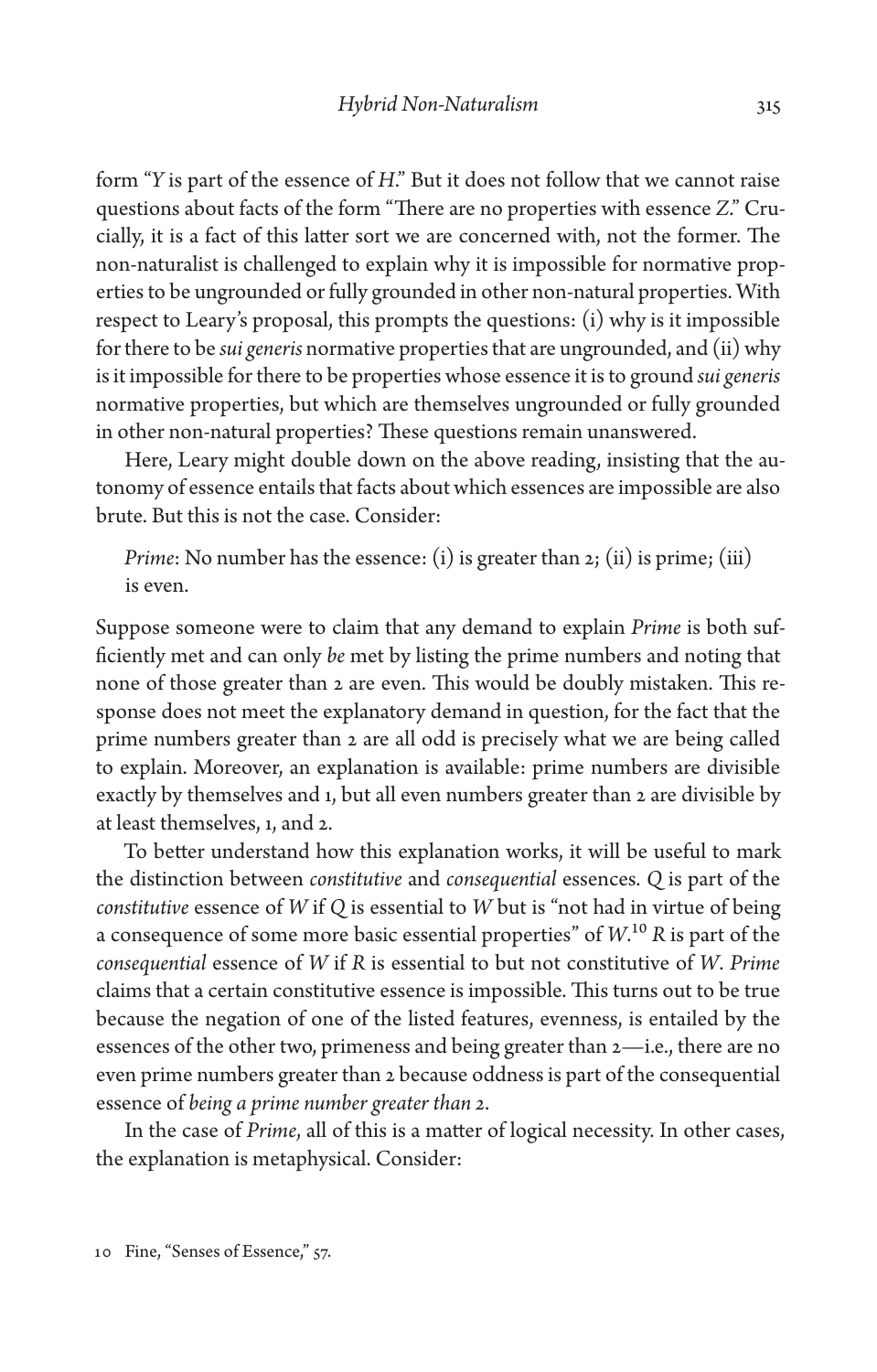*Color*: No object has the essence: (i) is red all over; (ii) is green all over.

Like *Prime*, *Color* is a claim about the impossibility of a certain constitutive essence that is true in virtue of the consequential essences of its parts: colors are metaphysically incompatible, such that red metaphysically necessitates notgreen and vice versa. Crucially, these explanations do not violate the autonomy of constitutive essence; no explanation is offered for the essences of primeness, oddness, redness, or greenness.

These cases demonstrate that the *impossibility* of at least some constitutive essences can be explained, either logically or metaphysically, without violating the autonomy of constitutive essence. By contrast, Leary asks us to accept that the following neither can be explained nor demands explanation:

*Natural Grounds*: No property has the essence: (i) grounds or is identical to a *sui generis* normative property; (ii) is not grounded in any natural property.<sup>11</sup>

We should reject her request. First, we have good reason to think that *Natural Grounds* in particular is explicable. Return to *Prime* and *Color*. These can be stated as universal generalizations. But our *knowledge* of them does not proceed via generalization; we do not need to know what the prime numbers are, or what the red and green objects are, to know that *Prime* and *Color* are true. The best explanation for this ability is that we (implicitly or explicitly) recognize that they are true in virtue of the nature of the properties they concern. Given this, even if the explanation offered above were not readily apparent, we would have good reason to suspect that such a further explanation is available, that *Prime* and *Color* are not merely true in virtue of which particular numbers are prime and which particular objects are red and green.

The same is true of *Natural Grounds*. We do not know *Natural Grounds* is true by generalization from our knowledge of particular supervenience relations (and definitely not by knowing which hybrid properties exist!). The supervenience of the normative on the natural is a point of much broader agreement than which things are (e.g.) good and bad. And most of us are confident that supervenience holds regardless of our level of uncertainty about which things are good and bad. Again, this seems best explained by our (implicit or explicit) recognition that *Natural Grounds* is true in virtue of the nature of the related properties themselves, of the natural and *sui generis* normative properties. Indeed, this is precisely the sort of explanation that other views in normative meta-

11 The "is identical to" disjunct accommodates the possibility that some *sui generis* normative properties are ungrounded.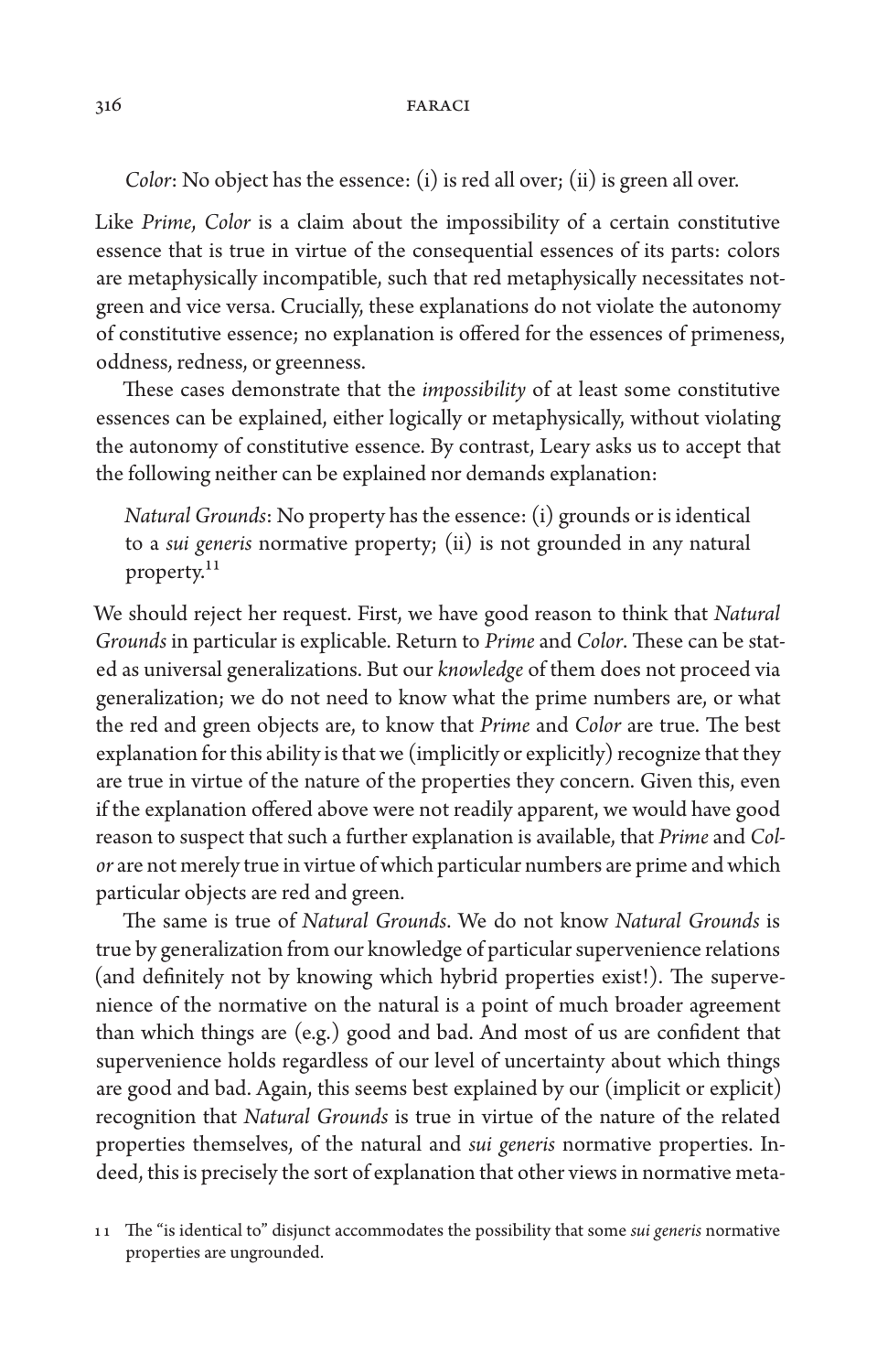physics provide—e.g., for some naturalists, that natural properties feature in the essences of normative properties.<sup>12</sup>

What is more, we have good reason to think that *all* claims of the impossibility of constitutive essences are explicable. This is because it is eminently plausible that the possible elements of essences are infinitely re-combinable, *except* where those elements logically or metaphysically exclude one another. Consider an analogy with concepts—a particularly apt analogy, given that essential necessity is often taken to be analogous to analyticity. In general, we expect conceptual elements to be similarly re-combinable. We accept the impossibility of the concept unmarried married person because its elements are clearly inconsistent. But suppose some theory holds that the concept UNMARRIED TALL PERSON is impossible. This demands explanation. And it should be clear that the theory cannot sidestep this demand by claiming that conceptual content is autonomous.

This last point shows us why hybrid non-naturalism not only fails to *meet* the supervenience challenge, but should not even be taken to have made progress with respect to it.<sup>13</sup> True, hybrid non-naturalism explains how natural properties could necessitate *sui generis* normative ones. But this leaves *Natural Grounds* untouched. I have suggested that, if *Natural Grounds* is true, it must be so because the combination it denies—grounding or being a *sui generis* normative property, but not being grounded in any natural property—is ruled out by some logical or metaphysical relation between those elements. But precisely what motivated the hybrid view was acceptance of critics' claim that non-naturalism is incompatible with the existence of such logical or metaphysical relations between natural and *sui generis* normative properties.

My personal inclination is to think that this is a problem with non-naturalism itself, in which case hybrid non-naturalism's limited victory here is Pyrrhic, since the overarching challenge cannot be met. But if, instead, the problem is essen-

<sup>12</sup> Though for important concerns about this explanation, see Mitchell, "Mixed Up about Mixed Worlds?"

<sup>13</sup> See Elliott ("How to Make Progress against the Supervenience Challenge") for arguments that Leary *does* make progress. As will be clear from what follows, I agree with him that she makes progress in one sense: we can separate out *Strong Supervenience* into necessary and sufficient conditions, and Leary's account explains the sufficient condition. But I see this as a Pyrrhic victory, at best, since her proposal seems to make explaining the necessary condition impossible.